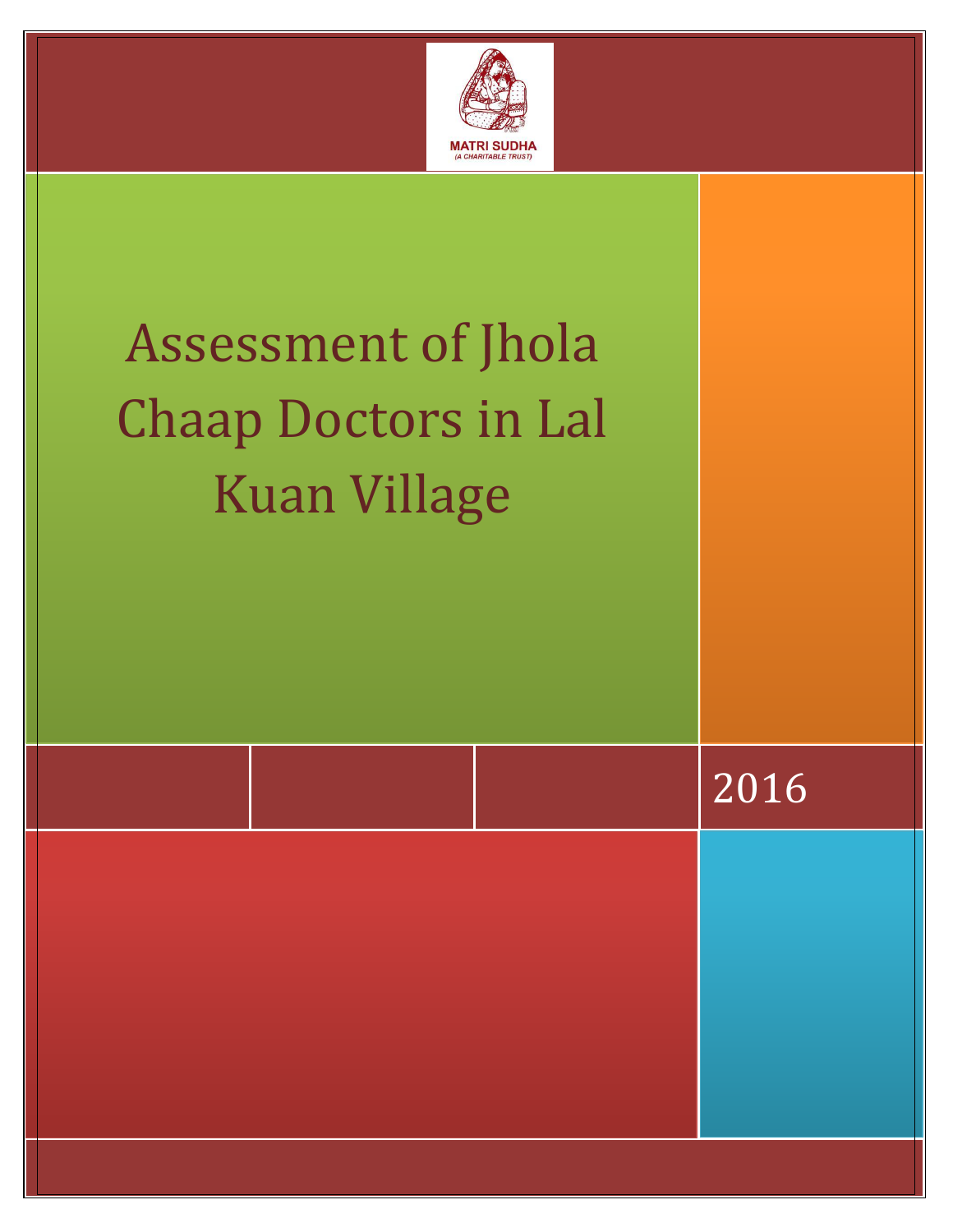# **Contents**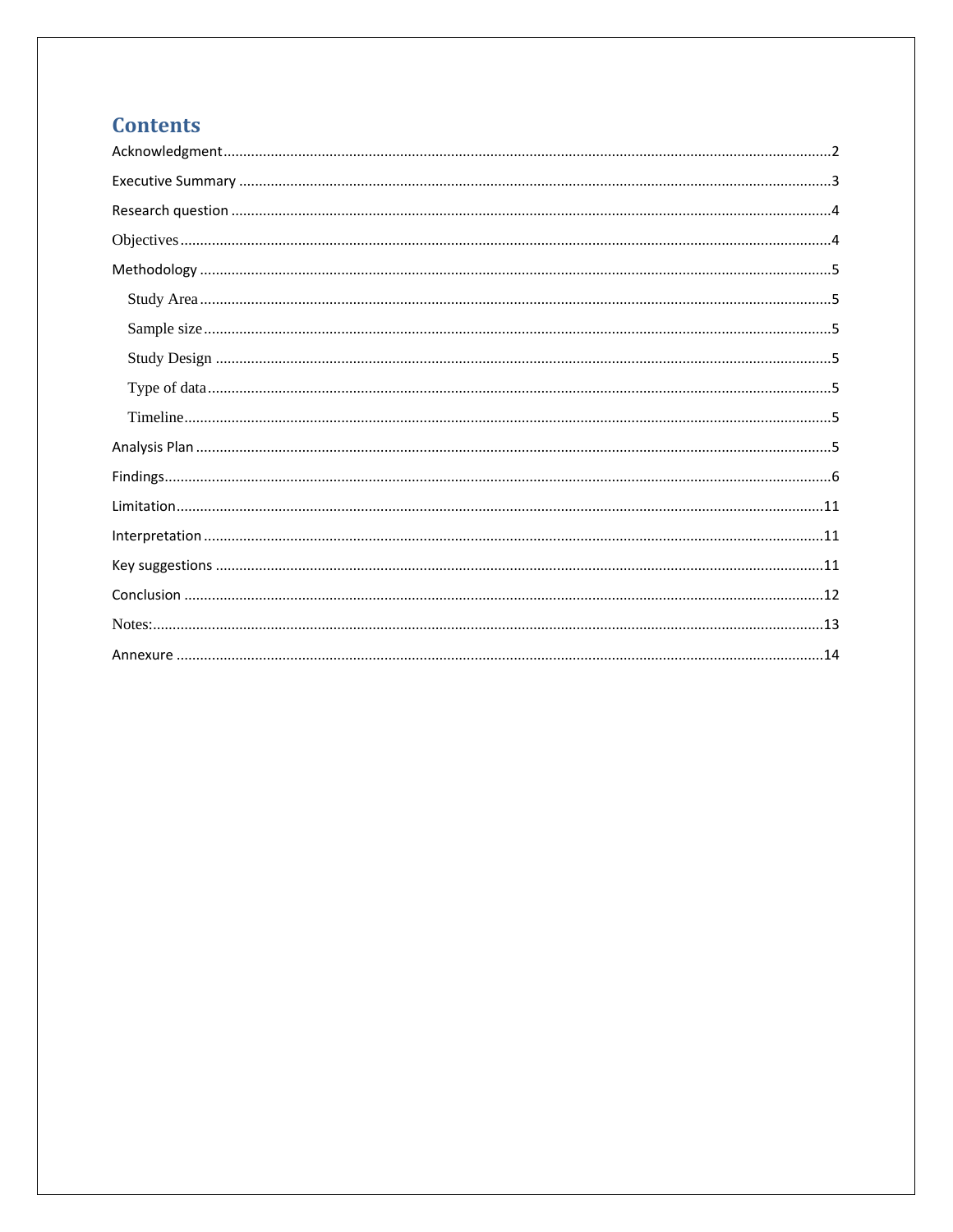# <span id="page-2-0"></span>**Acknowledgment**

I wish to express my deep sense of gratitude to Child Rights and You for providing me an opportunity to do my internship with ''MATRI SUDHA- 'A Charitable Trust'.

I sincerely thank Mr. Arvind Singh for his guidance and encouragement in carrying out this project-'Assessment of Jhola Chaap Doctors' during my summer training.

I would also like to thank staff members Nazmeen, Pinki and Laksmi of Matri Sudha who rendered their help during the internship.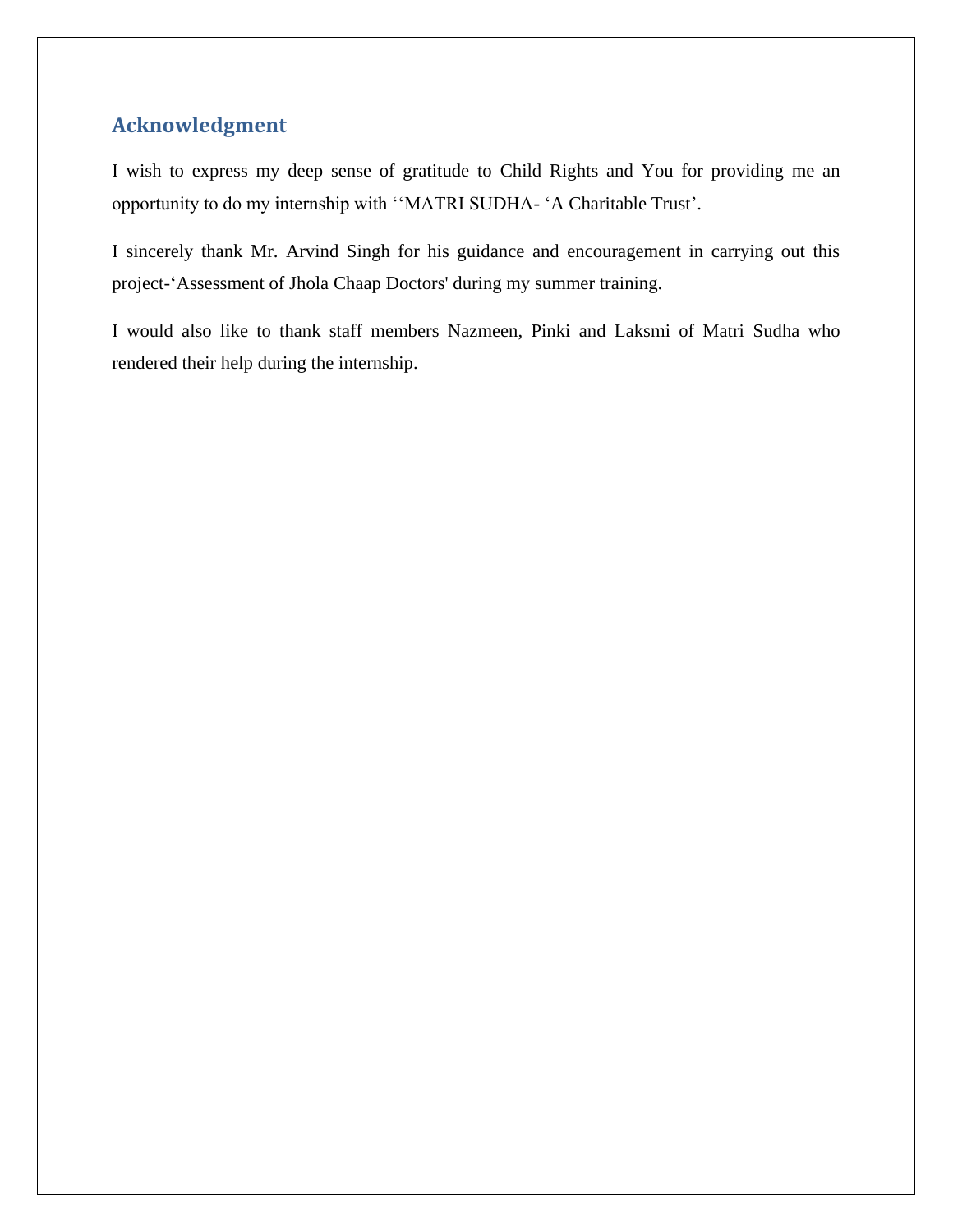### <span id="page-3-0"></span>**Executive Summary**

The aim is to assess the practicing patterns of Jhola Chaap Doctors' of Nardan Basti and Prem Nagar and their methods of treatment or related procedures.

These doctors are interviewed regarding the number of patients they treat on daily basis, what all healthcare facilities they provide, methods of sterilization they use and also if they follow proper biomedical waste disposal protocols or not.

The questionnaire deals with many such questions also including data about how many years these doctors have been practicing in this area. Any fatal reaction or allergic reaction ever occurred due to the prescribed drug or ongoing treatment. These doctors provide healthcare services in Nardan Basti and Prem Nagar areas. Maintaining healthy work environment and infection free work places or clinic is a must. Following sterilization protocols are very important and a key factor in treating patients.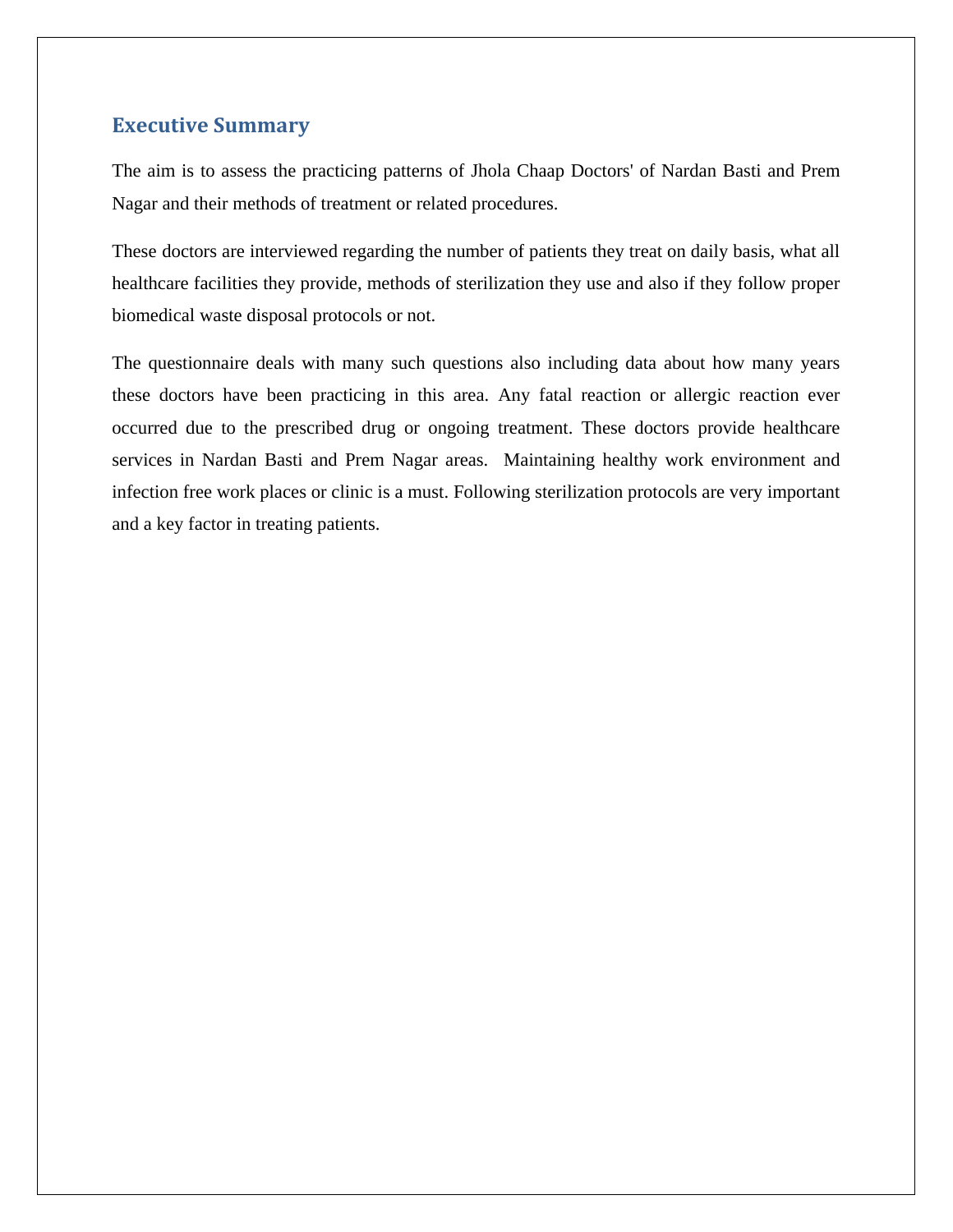# <span id="page-4-0"></span>**Research question**

To study the unabated practice of quacks (jhola chaap doctors) in the areas of Nardan Basti and Prem Nagar

### <span id="page-4-1"></span>**Objectives**

- To find out if the doctors practicing in these areas are registered or not
- To study the practicing patterns and methods of treating patients
- To monitor if the doctors are following all the proper sterilization and disposal protocols
- To examine if these doctors are skilled enough to handle a patient or how they manage complicated cases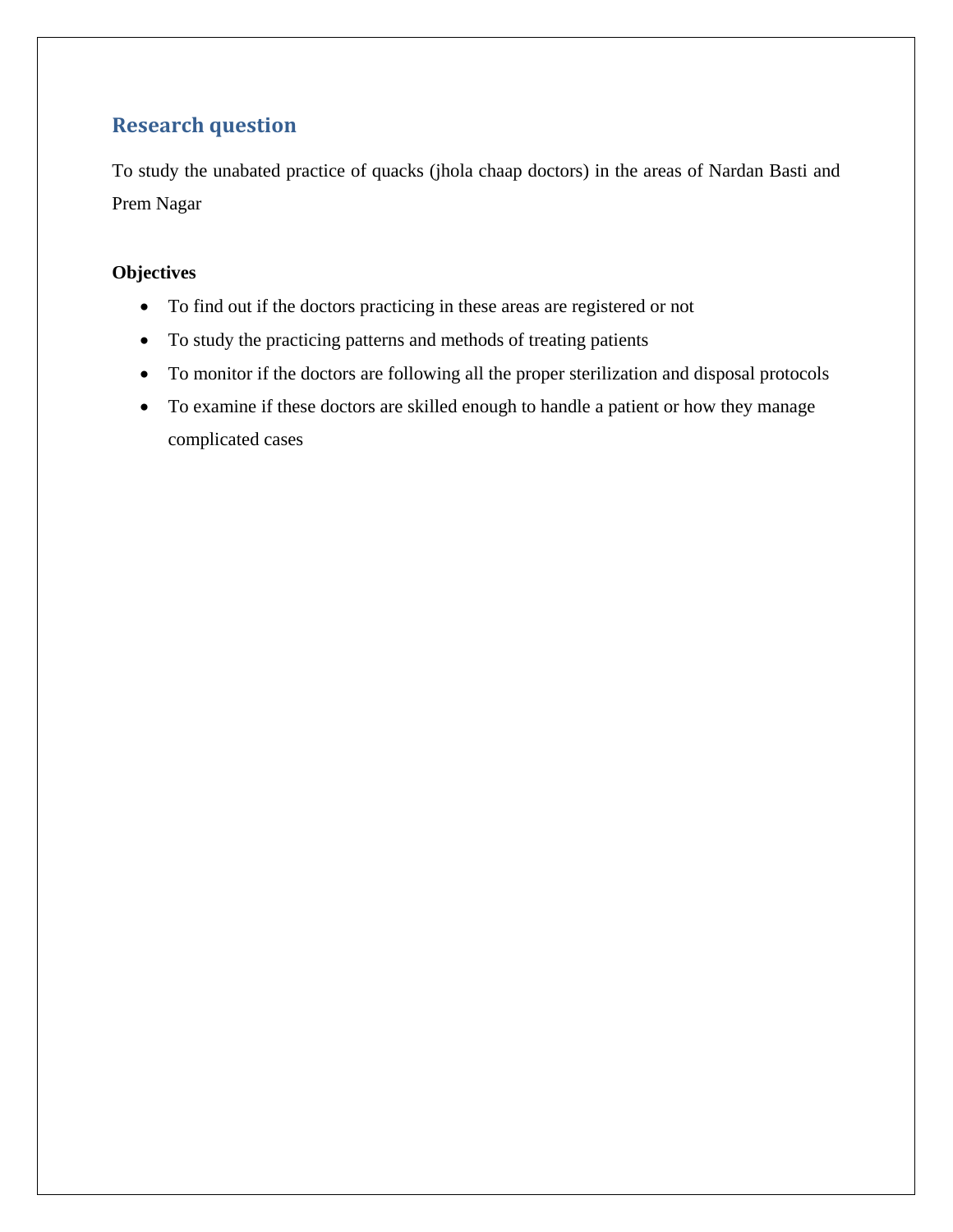# <span id="page-5-0"></span>**Methodology**

#### <span id="page-5-1"></span>Study Area

South Delhi (Nardan Basti, Prem Nagar)

#### <span id="page-5-2"></span>Sample size

A total of 5 jhola chaap doctors have been interviewed.

#### <span id="page-5-3"></span>Study Design

Quantitative and Descriptive design.

#### <span id="page-5-4"></span>Type of data

Primary data has been collected through questionnaire.

#### <span id="page-5-5"></span>Timeline

The study took around three week for complete formation and evaluation of information that is between  $9<sup>th</sup>$  -30<sup>th</sup> may 2016.

#### <span id="page-5-6"></span>**Analysis Plan**

Descriptive Analysis has been done from the data obtained through questionnaire (tool) and it would be presented in graphs and percentage of the relevant outcomes of study. Software used for this analysis will be MS Excel package.

All the information obtained through the above descriptive analysis has been presented in form of Tables and Graphs which are as follows:

We interviewed total 5 Jhola Chaap Doctors in the area of Nardan Basti and Prem Nagar.

- 1. Dr. Shambhu
- 2. Dr. Gautam
- 3. Dr. Sushila Sharma
- 4. Dr. Subhash
- 5. Dr. R. D. Verma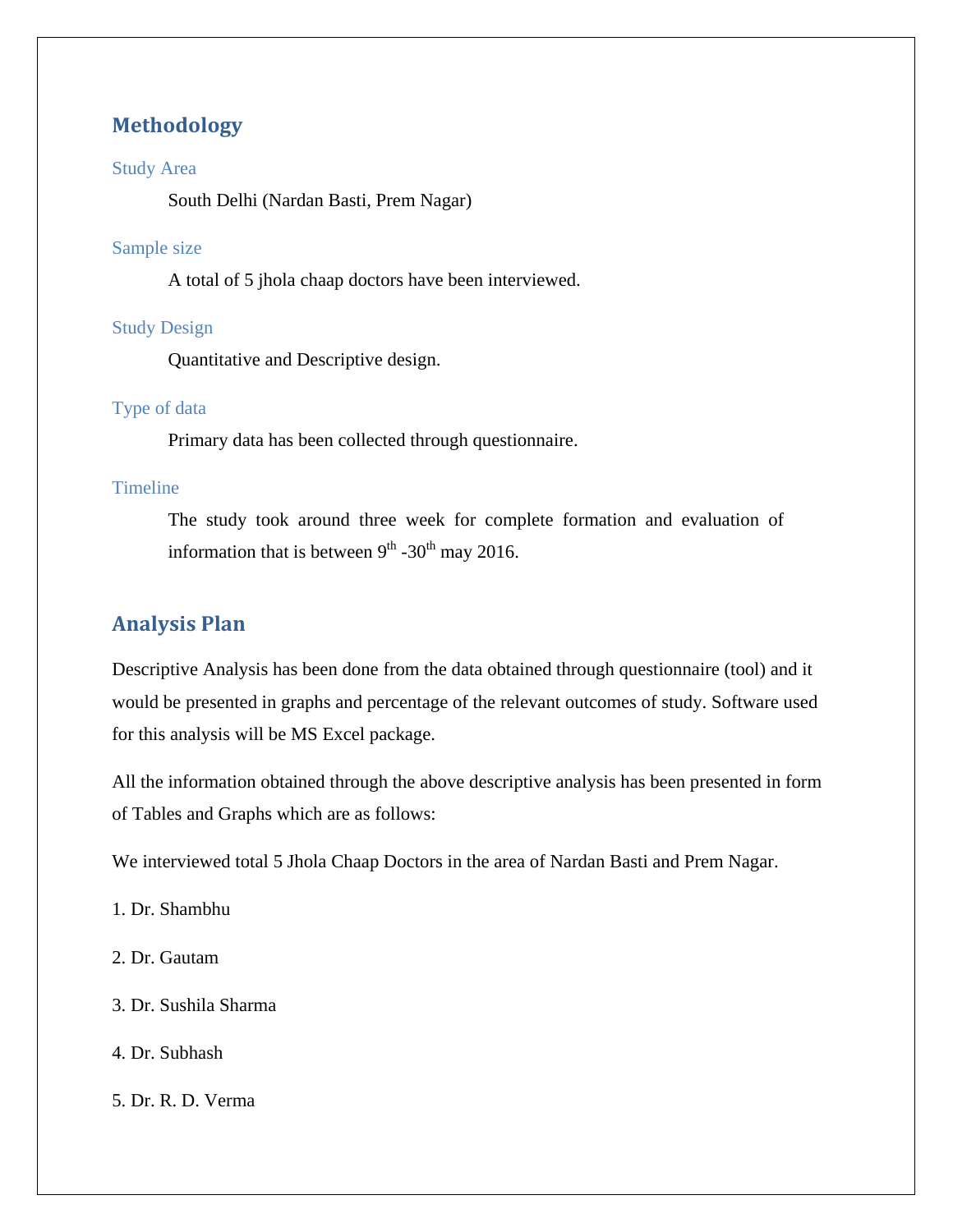### <span id="page-6-0"></span>**Findings**

- 1. Level of education of the doctor
- Name Qualifications
- Dr. Shambhu Graduation
- Dr. Gautam 12th
- Dr. Sushila Alternate M.B.B.S [3 Year Programme]
- Dr. Subhash B.Sc
- Dr. R.D.Verma B.A., RMP
- 2. Years of Experience



We can see from the given graph [Graph No 1] that Dr. R.D.Verma has 40 years of experience, while Dr. Shambhu and Dr. Subhash has 20 years, Dr. Gautam has 15 years, and Dr. Sushila has 5-6 years of experience in practice.

3. Number of patients seen daily (approx.)

Name Patients

- Dr. Shambhu 2
- Dr. Gautam 3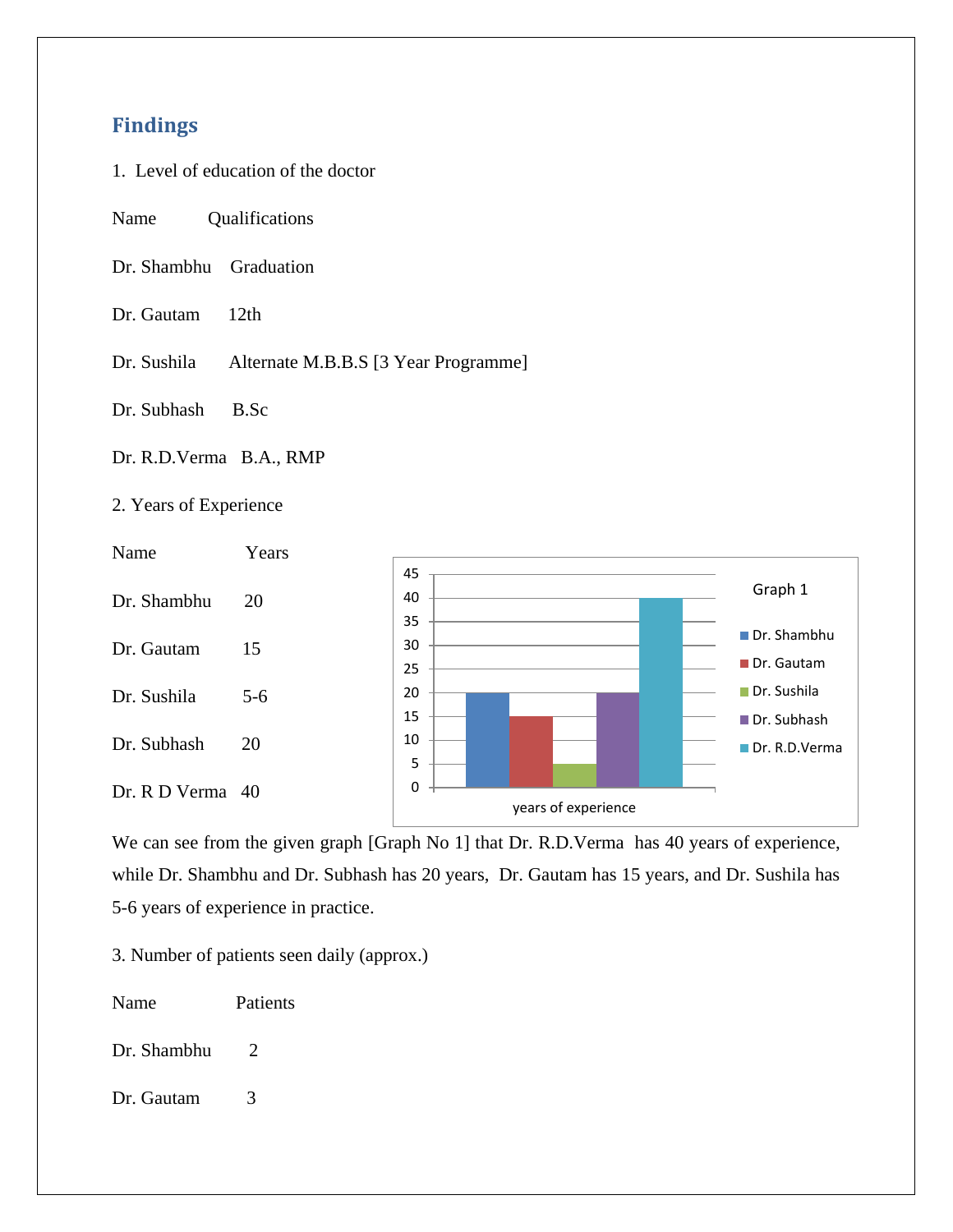Dr. Sushila 4

Dr. Subhash 3

Dr. R.D.Verma 12

4. Patients referred to government (Safdurjung hospital) or private (Prahladpur, Lal Kuan) hospital?

Name Hospital

Dr. Shambhu Both

Dr. Gautam Govt

Dr. Sushila Govt

Dr. Subhash Govt

Dr. R.D.Verma Govt

In case of referral, Dr. Shambhu refers patient in both government and private clinic, while rest all doctors refer patients to government hospital.

5. Any allergic reactions like rashes, redness, swelling ever happened to the patient during treatment?

Name Allergic reaction

Dr. Shambhu NO

Dr. Gautam NO

Dr. Sushila NO

Dr. Subhash NO

Dr. R.D.Verma YES

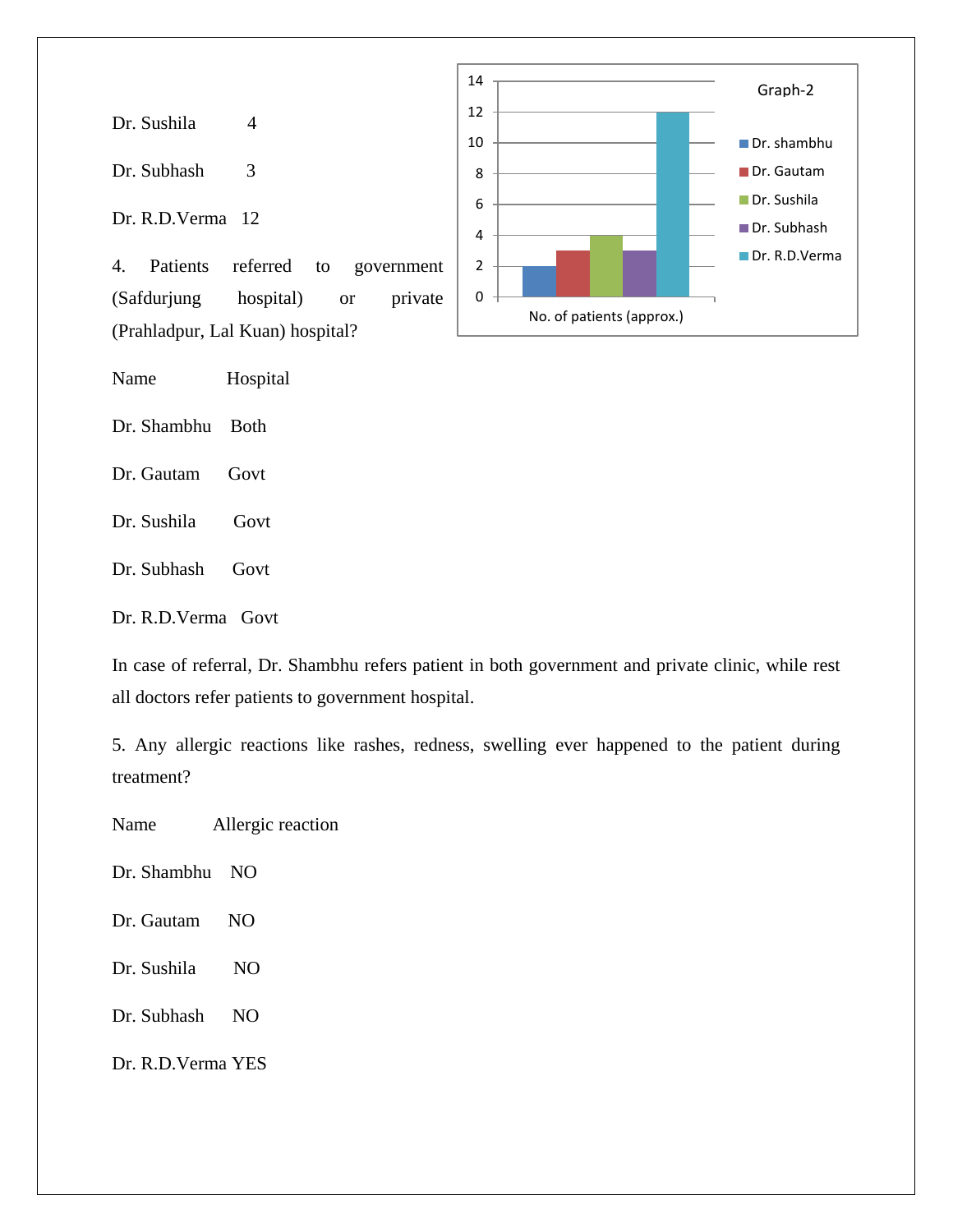6. What all services provided or type of treatment practiced?

| Name | <b>Type</b> |
|------|-------------|
|------|-------------|

Dr. Shambhu All

- Dr. Gautam Allopathic
- Dr. Sushila Allopathic
- Dr. Subhash Ayurveda

Dr. R.D.Verma All

- 7. Medical History recorded?
- Name Records
- Dr. Shambhu NO
- Dr. Gautam YES
- Dr. Sushila YES
- Dr. Subhash NO
- Dr. R.D.Verma YES

Dr. Gautam, Dr. Sushila and Dr. R. D.Verma record medical history. Dr. Shambhu and Dr. Subhash did not record any medical history of patient either.

8. Biomedical waste disposal protocol followed?

Name Protocol

- Dr. Shambhu NO
- Dr. Gautam NO
- Dr. Sushila NO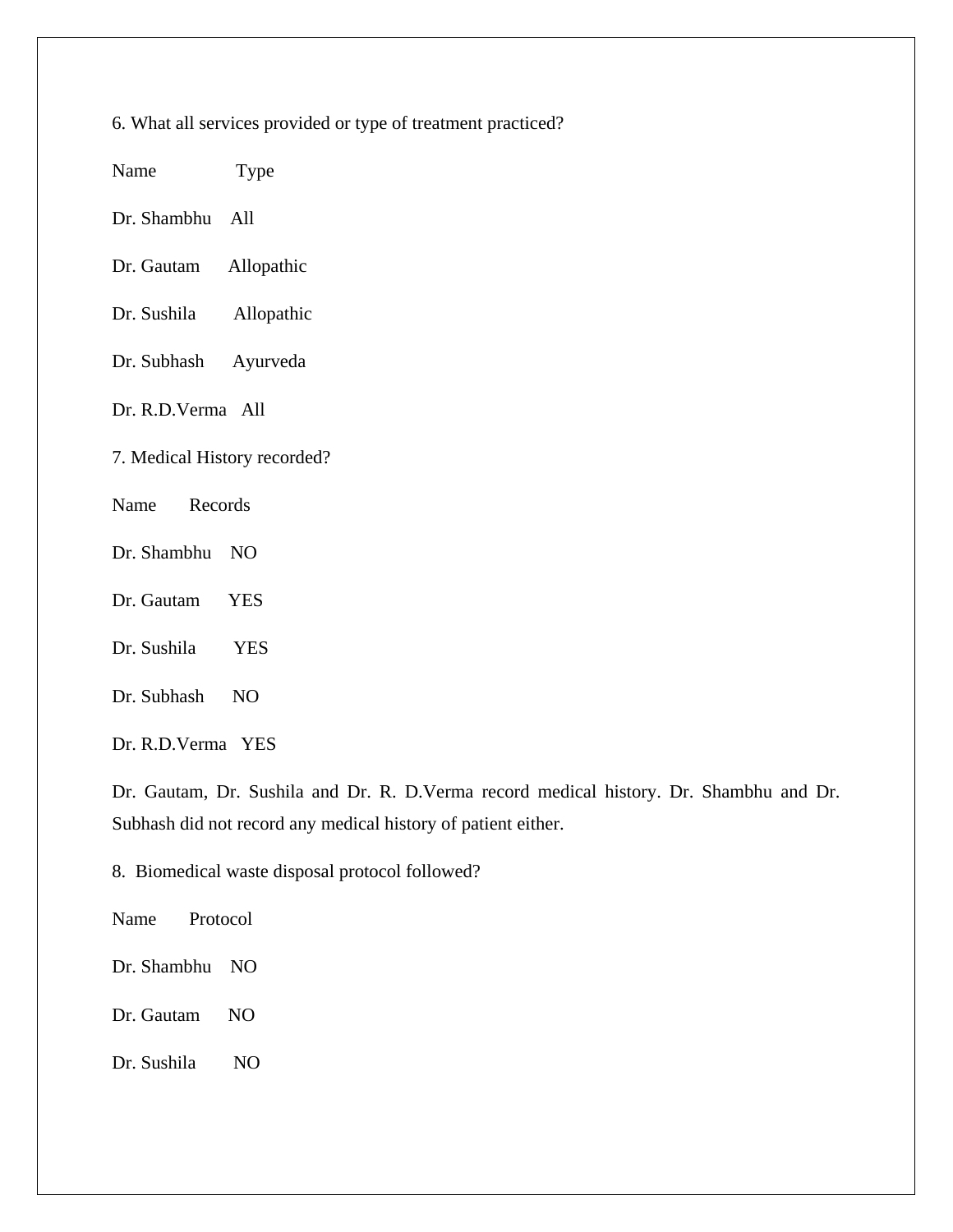Dr. Subhash NO

Dr. R.D.Verma NO

None of doctors follows biomedical waste disposal protocol.

9. Do you follow sterilization?

Name Sterilization

- Dr. Shambhu YES
- Dr. Gautam YES
- Dr. Sushila YES
- Dr. Subhash NO
- Dr. R.D.Verma YES

Dr. Subhash do not follow sterilization while rest of the doctors follows sterilization.

10. What method of sterilization followed?

Name Sterilization

- Dr. Shambhu Boiling
- Dr. Gautam Boiling
- Dr. Sushila Autoclave
- Dr. Subhash No

Dr. R.D.Verma Dettol

Only Dr. Sushila uses proper sterilization method (i.e. Autoclave), Dr. Shambhu and Dr. Gautam use only boiling to sterilize instruments. And Dr. Subhash does not use any sterilization method.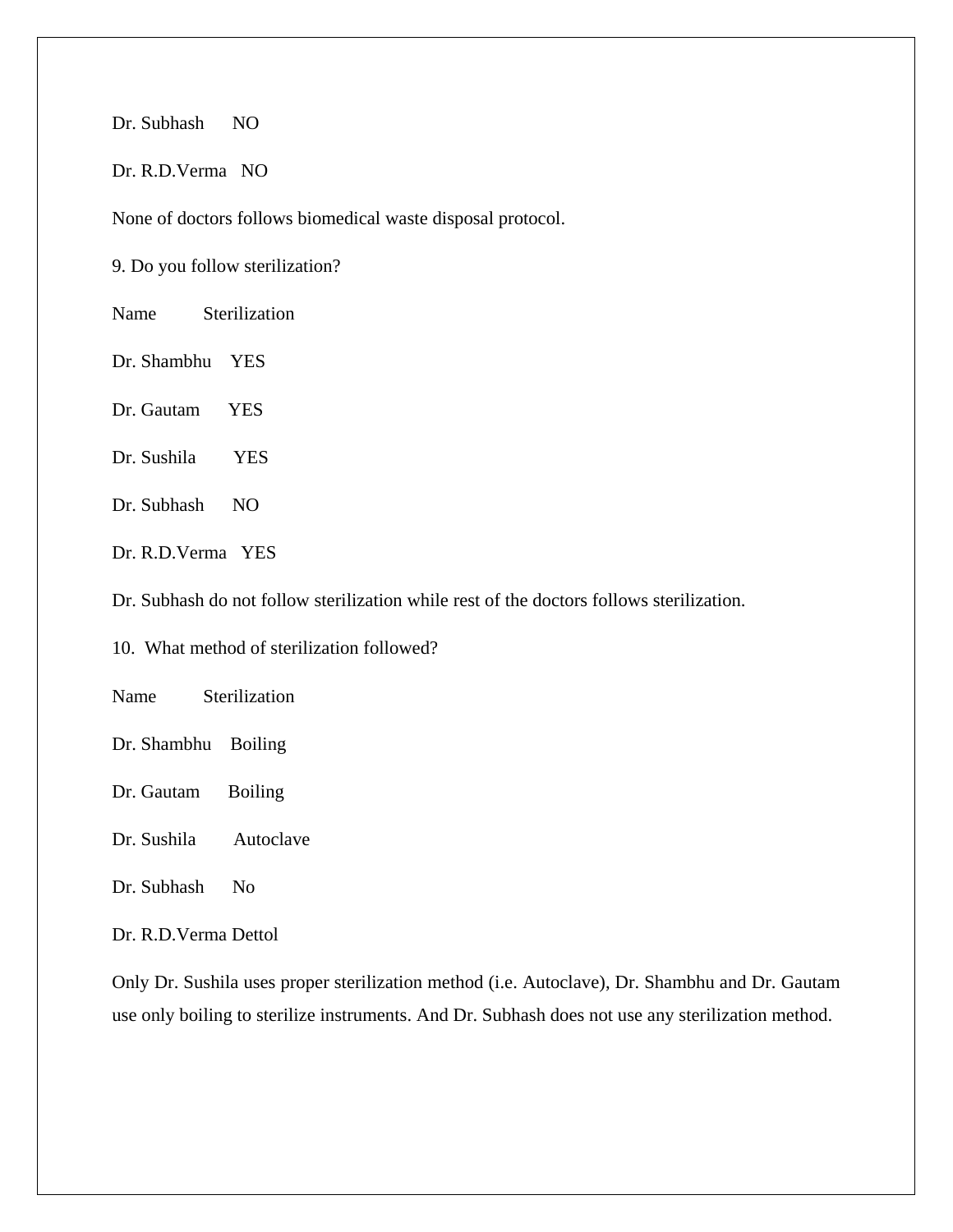11. Personal protection equipment's used?

Name Equipment's

Dr. Shambhu YES

Dr. Gautam NO

- Dr. Sushila YES
- Dr. Subhash YES

Dr. R.D.Verma NO

Dr. Gautam and Dr. R.D.Verma do not use personal protection while handling patient. Rest of the doctors uses personal protection.

12. How many years of practicing in this present area?



We can see from the given graph [Graph No 3] that Dr. Shambhu is practicing in present areas since 20 years, Dr. Gautam since 15 years, Dr. Sushila since 3 years, Dr.Subhash since 12 years, Dr. R.D.Verma since 10 years.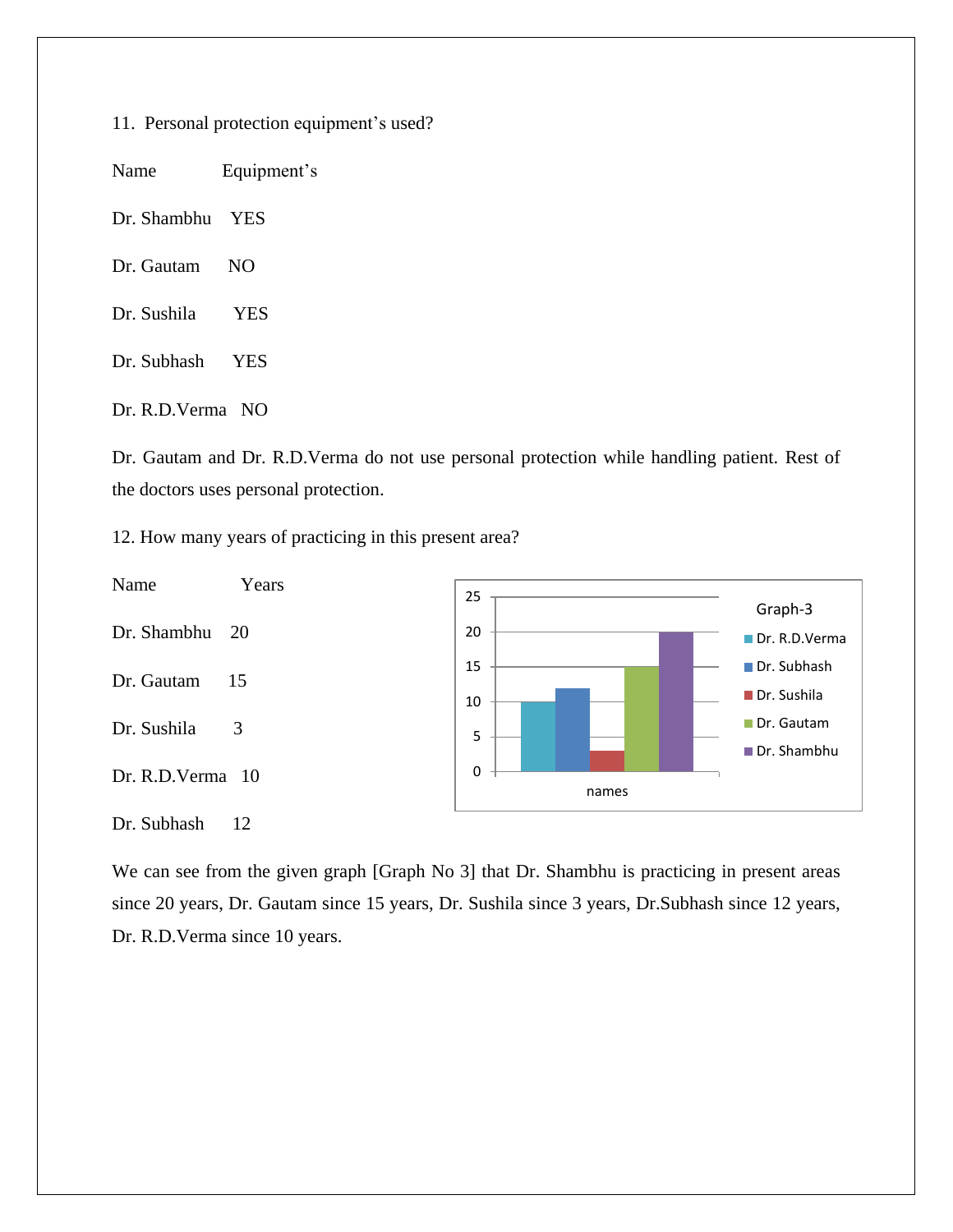# <span id="page-11-0"></span>**Limitation**

- Few clinics were not open or the doctor was not available during OPD hours (morning)
- Not all doctors were qualified enough or registered under the medical council
- Clinics were not disinfected
- Doctors were not found to be competent enough to handle cases when questioned
- 3 Out of 5 clinic did not have any board or Doctor's name outside of the clinic which made it difficult to locate them

### <span id="page-11-1"></span>**Interpretation**

- Some doctors were not qualified enough and lacked minimum educational requirements to practice as medical practitioners
- They were seen not following proper biomedical waste disposal protocols and were disposing infected needles and syringes in nearby dustbins
- They were not following proper sterilization methods
- They were not competent enough so they were seen refusing complicated cases to higher institutions and hospitals
- Few of them did not care much to record the medical history of patients or monitor their Blood pressure, sugar level also
- Few doctors prescribed allopathic, homeopathic and ayurveda medicines as well
- Not many have a habit of using facemasks, gloves for their own protection
- None of them had any diagnostic facilities present in their clinic

### <span id="page-11-2"></span>**Key suggestions**

- Only those doctors who are registered should be made to practice
- They should themselves be aware of the importance of sterilization and autoclave sterilization method should be followed
- These doctors should be more aware of the healthcare services, treatment and their impact on the patients
- Disposal of infected needles or syringes should be done by breaking or burning the needle and them disposing these in color coded bags as per the protocol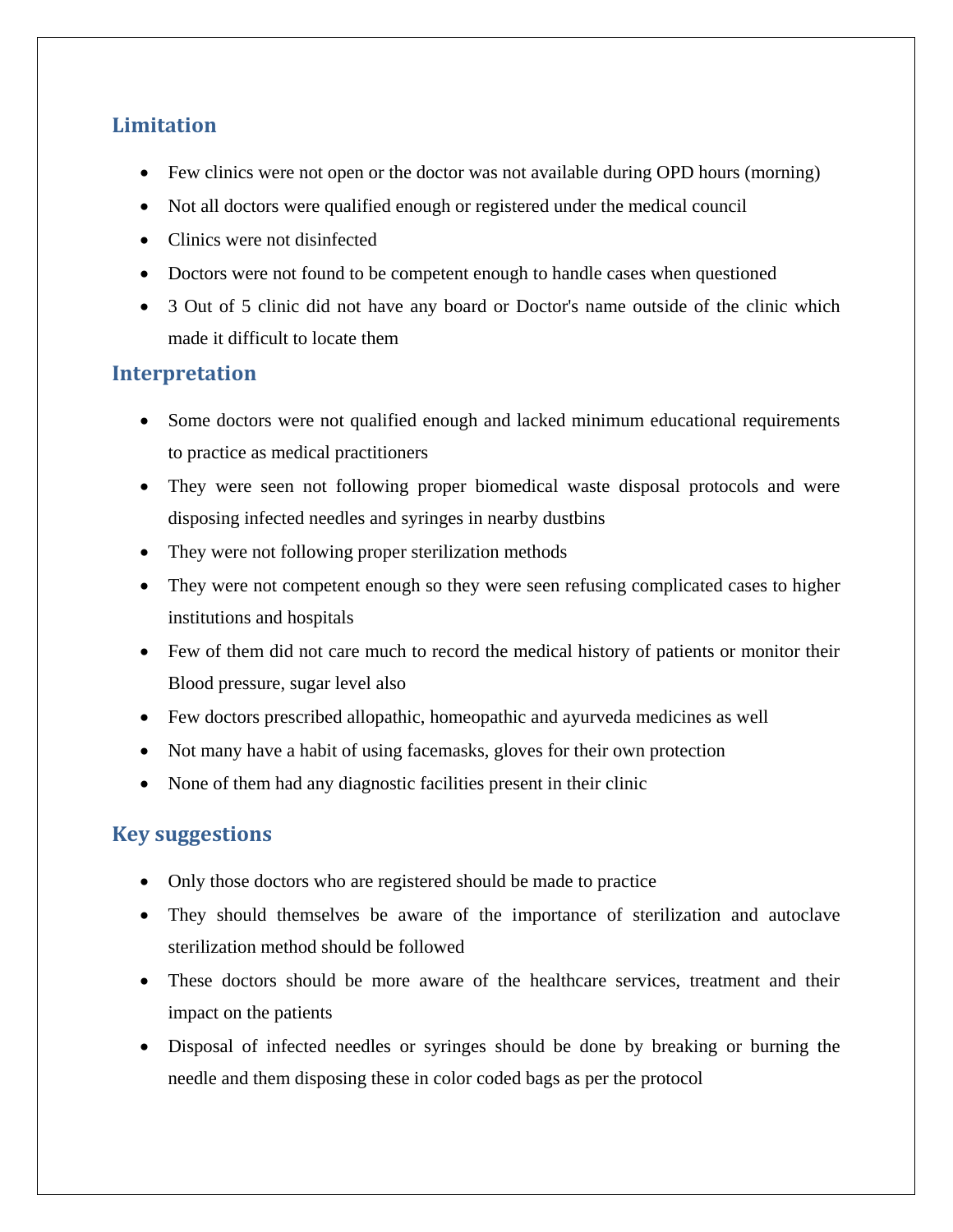- Medical history recording is a must and should be practiced by all doctors as it can further lead to less complications in future and faster healing and can prevent any unwanted drug reaction
- Personal protection equipments like facemasks, gloves should be made compulsory in order to protect themselves of infections

### <span id="page-12-0"></span>**Conclusion**

Results from the survey indicate that all were unqualified doctors without having proper knowledge regarding health and health related issues. Also all of them do not have diagnostic facilities and refer patient for diagnosis to government hospital. They do not follow biomedical waste disposal protocol and proper sterilization method. They do not use personal protection equipment's while handling patients.

From the above data we can conclude that these unqualified doctor are treating not accordingly with established procedure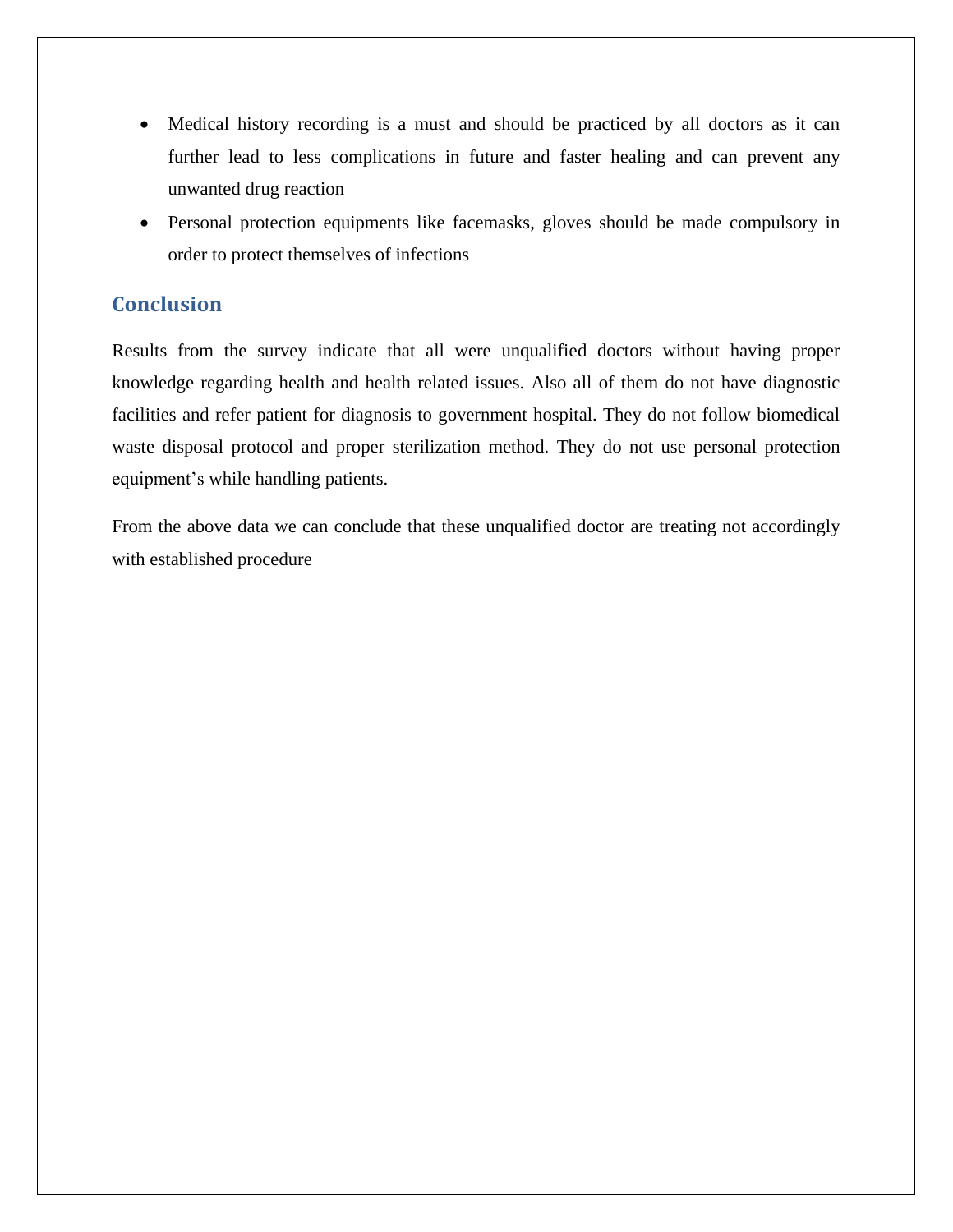#### <span id="page-13-0"></span>**Notes:**

**Quacks (jhola chaap)**: Unqualified practitioners posing as qualified doctors, and who administer potentially dangerous treatments to patients.

#### **Autoclave (Method of sterilization):**

It is a machine that uses pressure and steam to reach and maintain a temperature that is too high for any microorganisms or their spores to live. Temperature attained is 121 degree Celsius for 15 minutes.

#### **Biomedical waste protocols:**

Wastes are segregated and collected in color coded bags

YELLOW BAGS- Infectious wastes, bandages, cotton, any object in contact with body fluids.

RED BAGS- Infected Injections, syringes, I.V. bottles

BLUE BAGS- All types of glass bottles, broken glass articles, discarded medicines.

BLACK BAGS- Needles, blades, sharp and all metal articles.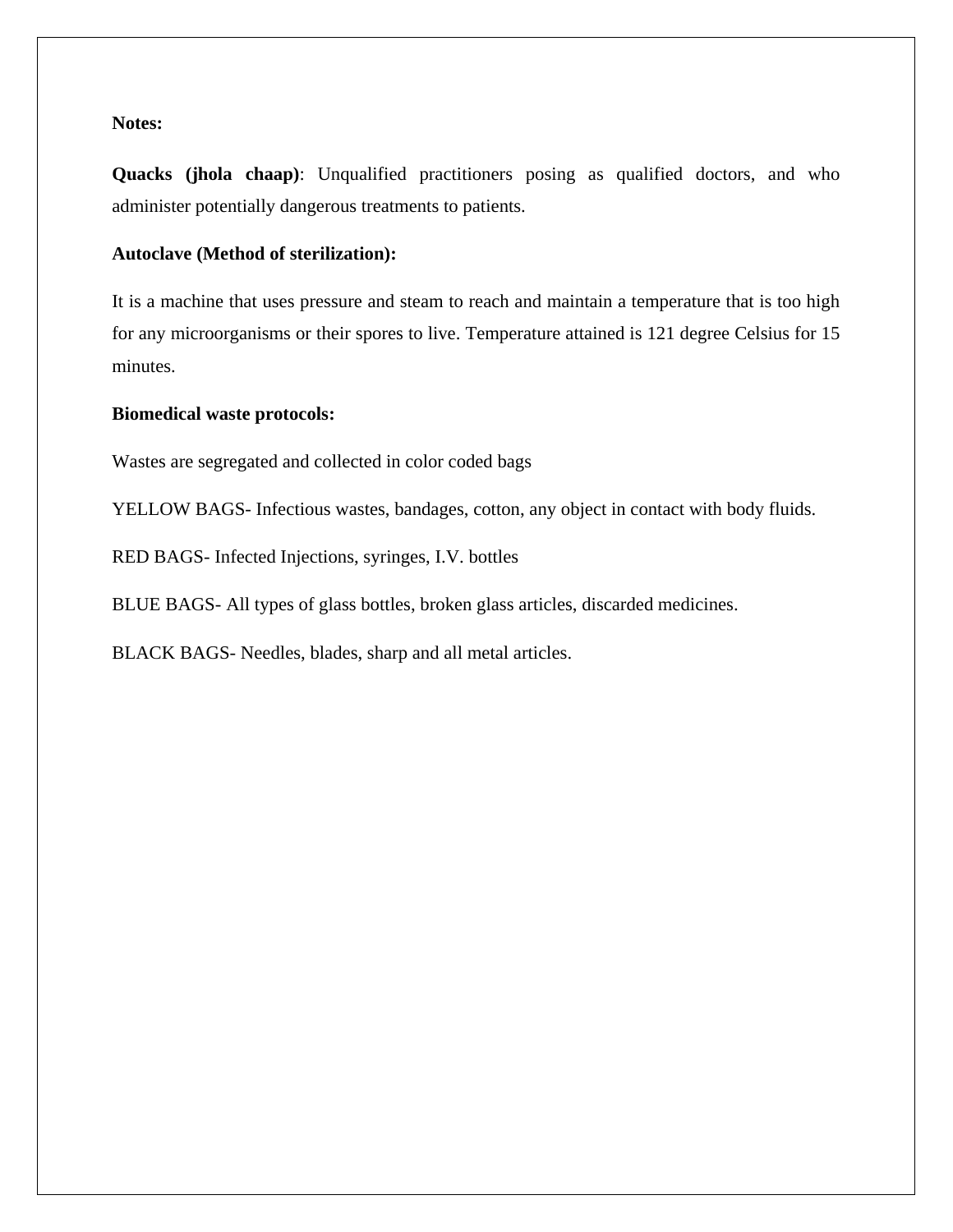### **Annexure**

### **Questionnaire**

<span id="page-14-0"></span>

|    | 1. Name                                                                                                              |        |             |        |
|----|----------------------------------------------------------------------------------------------------------------------|--------|-------------|--------|
|    | 2. Age <u>examed a series of the series of the series of the series of the series of the series of the series of</u> |        |             |        |
| 3. |                                                                                                                      |        |             |        |
|    | 4. Years of experience in providing medical facilities                                                               |        |             |        |
|    |                                                                                                                      |        |             |        |
|    | 6. Are you a licensed practitioner? Yes                                                                              |        |             |        |
|    |                                                                                                                      |        |             |        |
| 8. |                                                                                                                      |        |             |        |
|    | 9. What all services do you provide/treatments?                                                                      |        |             |        |
|    |                                                                                                                      |        |             |        |
|    |                                                                                                                      |        |             |        |
|    |                                                                                                                      |        |             |        |
|    |                                                                                                                      |        |             |        |
|    | 11. What all diagnostic facilities do you have?                                                                      |        |             |        |
|    |                                                                                                                      |        |             |        |
|    | 12. Where do you send patients for diagnostic procedures like x-rays, ultrasounds, sugar level,                      |        |             |        |
|    |                                                                                                                      |        |             |        |
|    | 13. Do you call your patients for follow ups?                                                                        |        |             |        |
|    |                                                                                                                      | No     |             |        |
|    |                                                                                                                      |        |             |        |
|    | 14. How<br>do<br>you                                                                                                 | handle | complicated | cases? |
|    |                                                                                                                      |        |             |        |
|    |                                                                                                                      |        |             |        |
|    | 15. Any complications ever occurred during treatment?                                                                |        |             |        |
|    |                                                                                                                      |        |             |        |
|    |                                                                                                                      |        |             |        |
|    |                                                                                                                      |        |             |        |
|    |                                                                                                                      |        |             |        |
|    |                                                                                                                      |        |             |        |
|    |                                                                                                                      |        |             |        |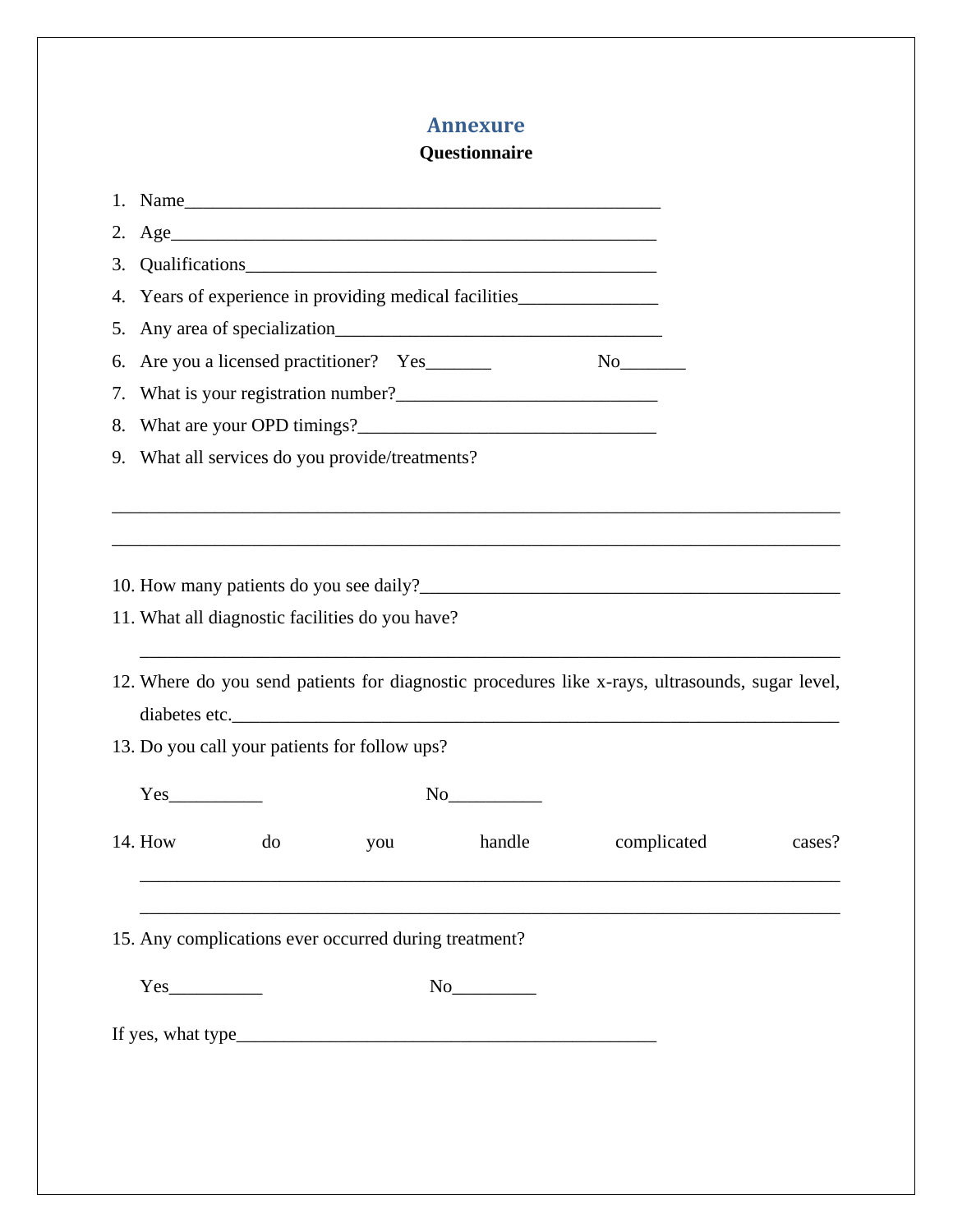| If | yes,                                               | how | did                                                                                                                                                                                                                                                                                                                                                 | you                                                                                                                                                   | manage | them                                                                                           |
|----|----------------------------------------------------|-----|-----------------------------------------------------------------------------------------------------------------------------------------------------------------------------------------------------------------------------------------------------------------------------------------------------------------------------------------------------|-------------------------------------------------------------------------------------------------------------------------------------------------------|--------|------------------------------------------------------------------------------------------------|
|    | 17. What all medicines do you prescribe?           |     |                                                                                                                                                                                                                                                                                                                                                     |                                                                                                                                                       |        |                                                                                                |
|    |                                                    |     |                                                                                                                                                                                                                                                                                                                                                     |                                                                                                                                                       |        | 18. What do you do with the expired set of medicines?                                          |
|    | 19. Do you record any medical history of patients? |     |                                                                                                                                                                                                                                                                                                                                                     |                                                                                                                                                       |        |                                                                                                |
|    | Yes                                                |     | No                                                                                                                                                                                                                                                                                                                                                  |                                                                                                                                                       |        |                                                                                                |
|    | medical centre? Yes No No                          |     |                                                                                                                                                                                                                                                                                                                                                     |                                                                                                                                                       |        | 20. Do you have the facility of any other visiting doctor or consultant or Lady doctor in your |
|    | 21. Do you sterilize instruments?                  |     |                                                                                                                                                                                                                                                                                                                                                     |                                                                                                                                                       |        |                                                                                                |
|    | $Yes$ <sub>1</sub>                                 |     |                                                                                                                                                                                                                                                                                                                                                     |                                                                                                                                                       |        |                                                                                                |
|    |                                                    |     |                                                                                                                                                                                                                                                                                                                                                     | If yes, how often? $\sqrt{\frac{2}{1-\frac{1}{2}} + \frac{1}{2-\frac{1}{2}} + \frac{1}{2-\frac{1}{2}}}$                                               |        |                                                                                                |
|    | 22. What method of sterilization do you follow?    |     |                                                                                                                                                                                                                                                                                                                                                     |                                                                                                                                                       |        |                                                                                                |
|    |                                                    |     |                                                                                                                                                                                                                                                                                                                                                     | ,我们也不能在这里的时候,我们也不能在这里的时候,我们也不能在这里的时候,我们也不能会不能会不能会不能会不能会不能会不能会不能会。<br>第2012章 我们的时候,我们的时候,我们的时候,我们的时候,我们的时候,我们的时候,我们的时候,我们的时候,我们的时候,我们的时候,我们的时候,我们的时候,我 |        |                                                                                                |
|    |                                                    |     |                                                                                                                                                                                                                                                                                                                                                     | 23. Have you ever referred any case to the nearest hospital or any other such medical facilities?                                                     |        |                                                                                                |
|    |                                                    |     | $\begin{picture}(150,10) \put(0,0){\line(1,0){10}} \put(15,0){\line(1,0){10}} \put(15,0){\line(1,0){10}} \put(15,0){\line(1,0){10}} \put(15,0){\line(1,0){10}} \put(15,0){\line(1,0){10}} \put(15,0){\line(1,0){10}} \put(15,0){\line(1,0){10}} \put(15,0){\line(1,0){10}} \put(15,0){\line(1,0){10}} \put(15,0){\line(1,0){10}} \put(15,0){\line($ |                                                                                                                                                       |        |                                                                                                |